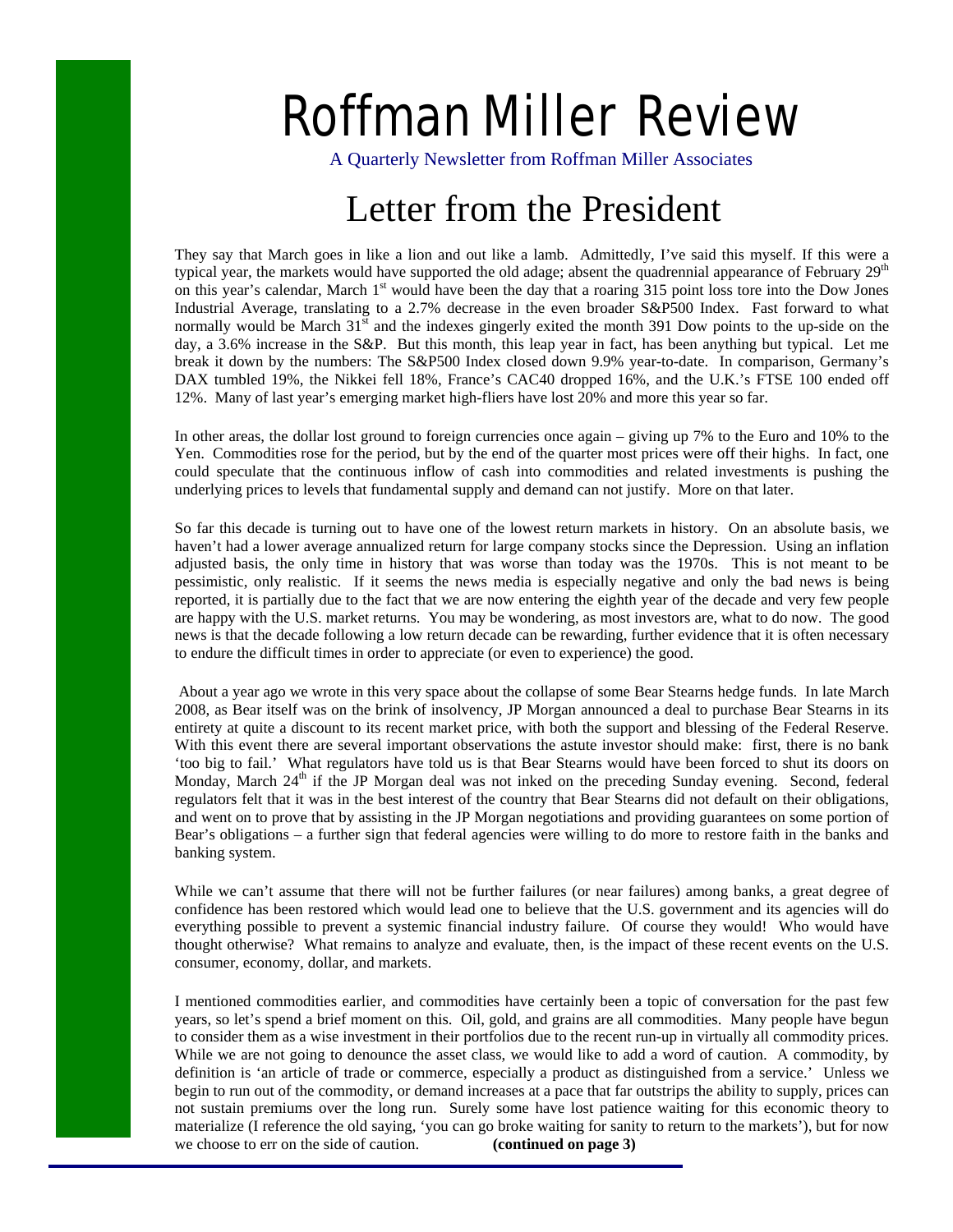## Meet the Roffman Miller Team

**One of the key strengths of Roffman Miller Associates is our team approach. Our team members, collectively, bring over 135 years of experience to the firm.** 

> **Updated Photos and Bios can be found on our website: www.RoffmanMiller.com**



### **Joint Account – what does that really mean?**

There are both tax and non-tax motives to establish different structures of property ownership when held by more than one individual concurrently. There is no one answer with regard to arrangements of property ownership - generally, a combination of different ownership arrangements may provide the best results in good estate planning. We recommend reviewing this topic periodically with your Estate Attorney.

Joint account ownership structure falls into one of three categories. It is Roffman Miller's policy, unless instructed otherwise, to open accounts as Joint Tenants with Rights of Survivorship (JTWOS). It is important to periodically review the titling of all of your assets. Below is a chart explaining each structure of concurrent ownership:

| <b>Property Ownership:</b>                                                                                            | <b>Tenancy In Common</b>                                                                            | <b>Joint Tenants with Rights</b><br>of Survivorship                                                                                 | <b>Tenancy by the Entirety</b>                                          |
|-----------------------------------------------------------------------------------------------------------------------|-----------------------------------------------------------------------------------------------------|-------------------------------------------------------------------------------------------------------------------------------------|-------------------------------------------------------------------------|
| <b>Permitted Number of</b><br><b>Owners:</b>                                                                          | Ownership by two or more<br>individuals                                                             | Ownership by two or more<br>individuals                                                                                             | Ownership only by two<br>married individuals                            |
| <b>Must Owners Be Related?</b>                                                                                        | N <sub>0</sub>                                                                                      | N <sub>0</sub>                                                                                                                      | Yes, must be married                                                    |
| <b>Is Ownership Equal?</b>                                                                                            | Ownership may be equal or<br>unequal (a percentage<br>ownership is assigned to<br>each joint owner) | Yes; contributions may be<br>unequal, but each owner has<br>equal ownership rights                                                  | Yes; each has equal<br>ownership rights                                 |
| <b>Can Owner Sell or Make a</b><br><b>Gift of the Property</b><br><b>Without the Other</b><br><b>Owner's Consent?</b> | Yes; any owner can dispose<br>of his/her share without the<br>consent of the other joint<br>owners  | Yes; owner can dispose of<br>his/her share without the<br>consent of the other joint<br>owners, but the joint tenancy<br>is severed | No; both must consent                                                   |
| <b>Can Owner transfer</b><br>his/her share by will?                                                                   | Yes                                                                                                 | No; the decedent's share<br>automatically passes to the<br>survivor $(s)$ by operation of<br>law                                    | No; survivor automatically<br>becomes sole owner by<br>operation of law |
| <b>Is Property Reachable By</b><br>an Individual Owner's<br><b>Creditors?</b>                                         | Yes, to the extent of his/her<br>contribution to the property                                       | Yes, to the extent of his/her<br>contribution to the property                                                                       | Only creditors of both<br>owners can reach the<br>property              |



In 2007 Roffman Miller was the 16<sup>th</sup> largest corporate fundraiser of the Philadelphia walk. Let's make 2008 even bigger; if each of last year's participants brought a friend this year our contribution would grow in strides. It is the power of compounding.

Save the Date: Philadelphia-October 12, 2008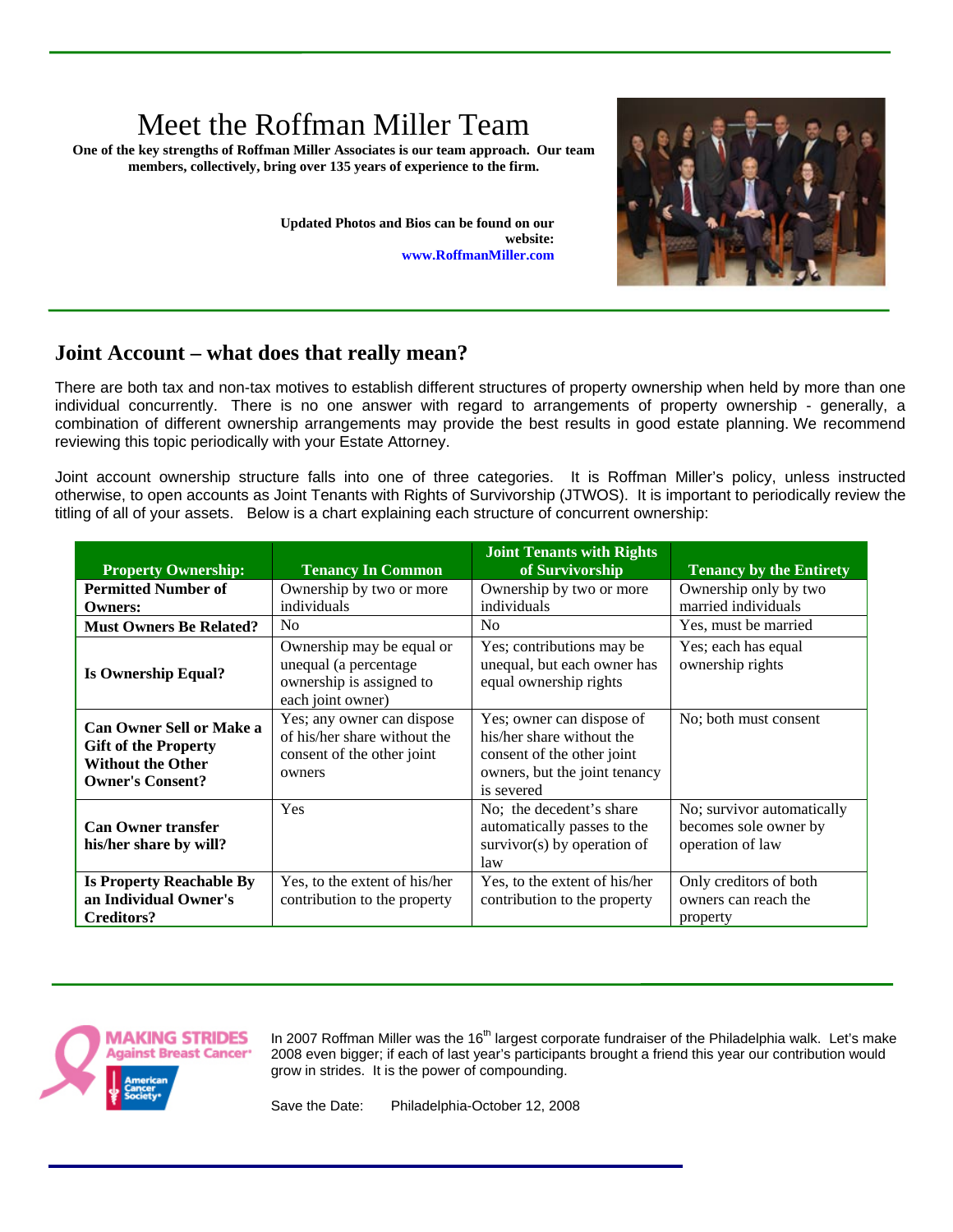### A Message from Charles Goldman

*Given the recent headlines questioning financial stability at banks and brokerages, we thought it would be prudent to reprint this letter we received from Charles Goldman, Executive Vice President of Schwab Institutional* 

Given continuing market volatility and in response to your questions in the wake of troubles facing other securities firms, I would like to share some data on Schwab's financial strength, as well as perspectives from our Chairman, Charles Schwab and our Chief Financial Officer, Joe Martinetto on how the Corporation is managing its financials and exposure to risk.

#### **Our founder and Chairman, Charles Schwab states in a letter to investors on schwab.com:**

"...Schwab is financially strong and we are committed to our continued financial health. Our capital structure and liquidity are extremely sound - factors that S&P took into account when they recently upgraded our credit ratings to A/A-1. Our internal controls and business standards are designed to keep your assets safe. An important aspect of that is our commitment to risk management. We operate the firm conservatively to avoid the kind of investment risks that have troubled other securities firms recently. Schwab's success ultimately depends on how we serve you and your confidence in us."

#### **Joe Martinetto our Chief Financial Officer was recently interviewed by CFO Magazine, and comments on Schwab's financial security, risk management and exposure to the subprime market:**

In the interview, Joe discussed the Corporation's focus on the client as a compass for managing financial risk. "We are a very client-focused and client-driven organization. We don't have large trading portfolios. We don't have large proprietary positions. We really operate the firm on behalf of our clients. So our balance sheet is there to provide liquidity and capital necessary for the growth of the company going forward. It's there to ensure the safety of the assets that our clients have entrusted to us. And, finally, it's there to produce revenues off those balances. With those priorities in order, it makes it a lot easier for us to withstand times of crisis."

(*editors note*: we're not sure how long this link will remain active, but the complete CFO magazine article can be found at www.cfo.com/article.cfm/10754978)

**To help you and your clients understand how Schwab is managing its financial health, we publish a brief summary of our financial condition each quarter:** 

Our financial condition summary (which can be found at schwab.com) highlights public information from the Charles Schwab Corporation's regulatory filings and communications. Specifically, the company reported total Stockholders' equity of \$3.7 billion and a long-term debt to total capital ratio of 19% in our Form 10-K as of December 31, 2007.

Complete financial results and more information about Schwab's business and financial condition can be viewed at www.aboutschwab.com.

I encourage you to read Chuck's letter, the CFO Magazine interview with Joe Martinetto, and our summary of financial condition.

In summary, we're in the business of serving clients, and for us this means taking strong measures to ensure that our clients' assets remain safe and secure. This is what we've done and what we will continue to do.

Sincerely,

Charles Goldman

#### **Letter from the President (continued from page 1)**

First Quarter 2008 earnings will be announced soon for many of our investments, and those numbers will surely reflect the consumer pessimism many of us felt over the past few months. Unemployment is likely to rise, as it has been at very low levels for several years now. Home inventories continue to rise, albeit at a slower pace, and prices continue to fall, especially in the most aggressive markets. But let's look at some reasons not to be so pessimistic: so far, banks have written off about \$200 billion in bad loans. That sounds like a lot, and it does amount to about 1% of U.S. GDP. Keep this in mind, though: U.S. stocks gain or lose \$200 billion every hour in a typically volatile trading day. Another way to put things in perspective is to consider the savings and loan crisis of 1986-1995, which most of you likely remember. Losses on bad loans would have to triple from today's levels to come close to the \$700 billion in bad loans (in constant dollars) written in the '80s. You might remember that the period from 1986-1995 included market down-turns in '87 and '89 and a recession in 1990, but the era was less severe than the recent 2000-2002 market turndown and nothing like the apocalyptic picture being painted for some investors today. **(continued on page 4)**